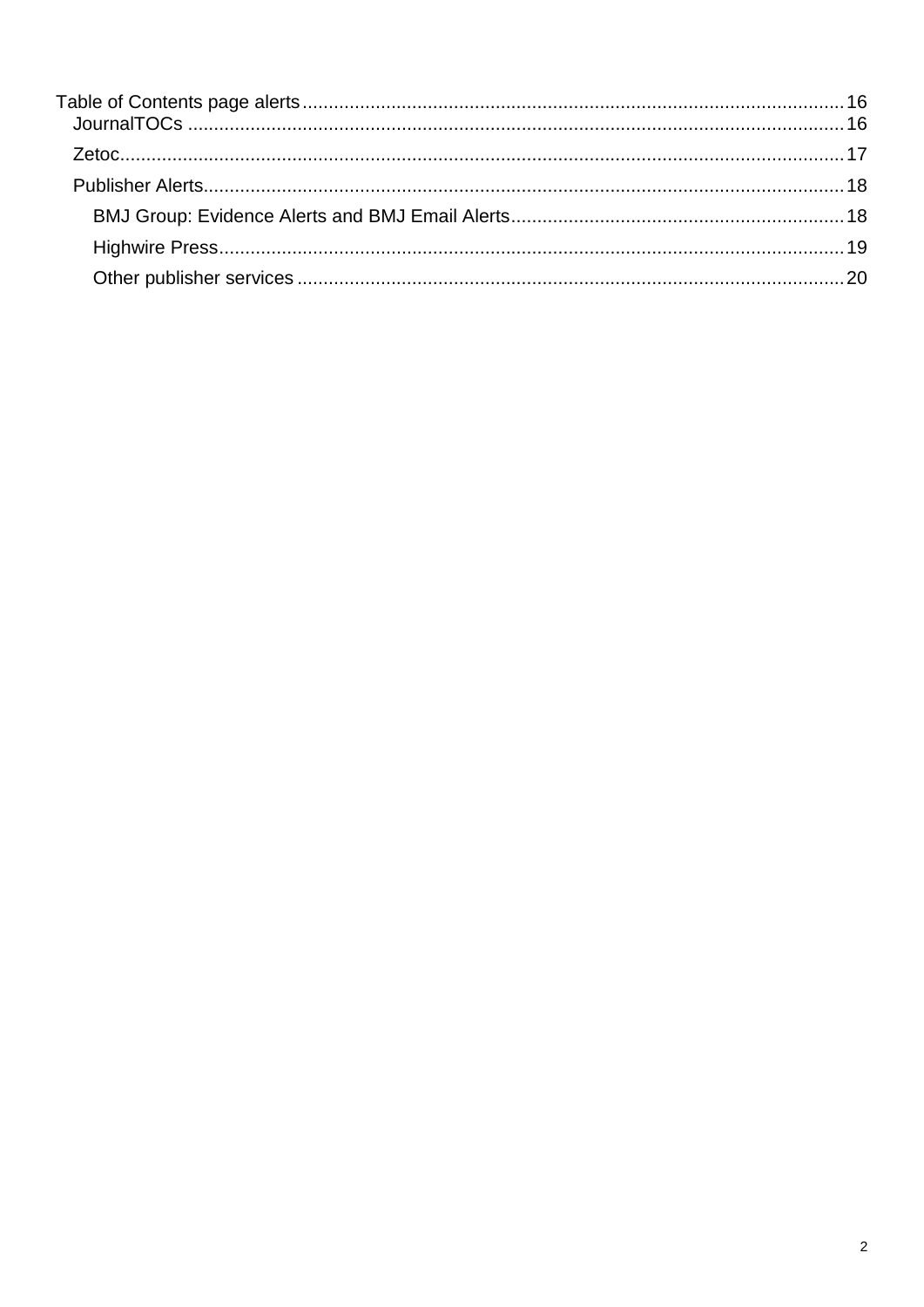# <span id="page-2-0"></span>Using RSS readers

#### <span id="page-2-1"></span>**Netvibes**



- Create an account (Basic option is free) using the **sign up** option <http://www.netvibes.com/>
- Make sure you are in Reader mode



## <span id="page-2-2"></span>Add an RSS feed

- $+$  Add • Click
- Click **Reading App** (i.e. RSS feed)
- You will see this display:

| Add new feeds                                         |   |  |
|-------------------------------------------------------|---|--|
| Enter a feed address or website URL for autodetection |   |  |
|                                                       | × |  |
|                                                       |   |  |

You can now paste a feed into the feed address box.

For example, to paste a feed for a JAMA journal

- Open a new web page in your browser
- Go to the JAMA RSS feeds web page
- <http://jamanetwork.com/pages/rss>
- Click on the JAMA link
- Various RSS feeds are available including Online First issue
- Right click on Online First Issue, select Copy Link Location
- Switch back to Netvibes
- Paste the link into the Feed address box, press Enter key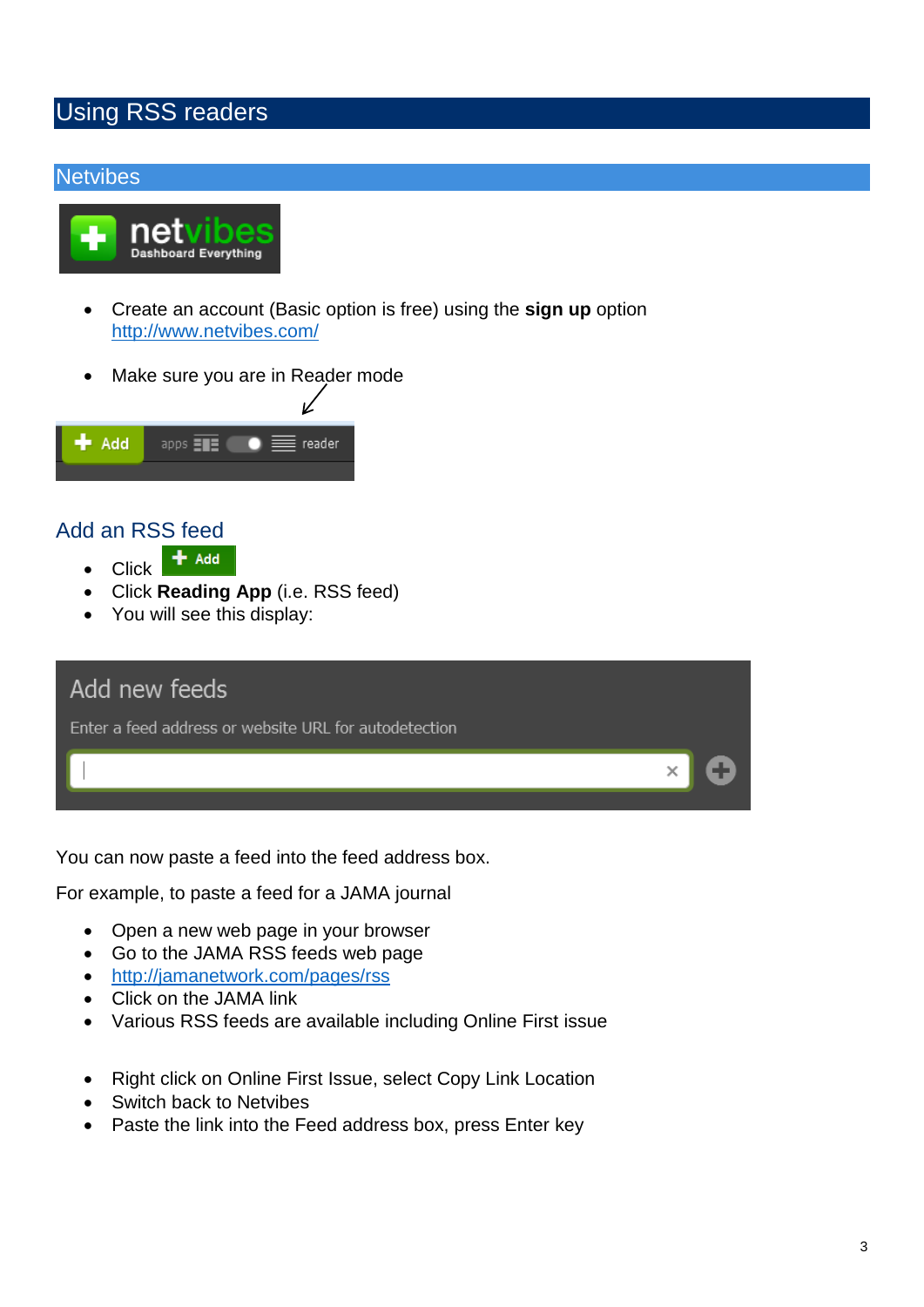• You will see this display

| Enter a feed address or website URL for autodetection |
|-------------------------------------------------------|
| http://jamanetwork.com/rss/site_3/67.xml              |
|                                                       |
| <b>JAMA</b> Current<br>Issue                          |
|                                                       |

- To add the RSS feed to 'My Netvibes', click on the + top left of the RSS icon
- Close the "New Reading app" window (using the X top right of your screen)
- You will see JAMA feed listed in the left hand Navigation panel
- Click on the feed to view contents

## <span id="page-3-0"></span>Remove a feed

- Click on the feed in the Navigation panel
- Click on the settings icon
- Select Delete (as below), and confirm to delete



# <span id="page-3-1"></span>Add a Tab (ie folder)

Tabs can be used to hold a collection of feeds eg Journals

To add a Tab click this icon bottom left of the screen

#### Add a tab  $+$

- Enter a name for the Tab eg Journals and click Submit
- Could can then click and drag feeds into your Tab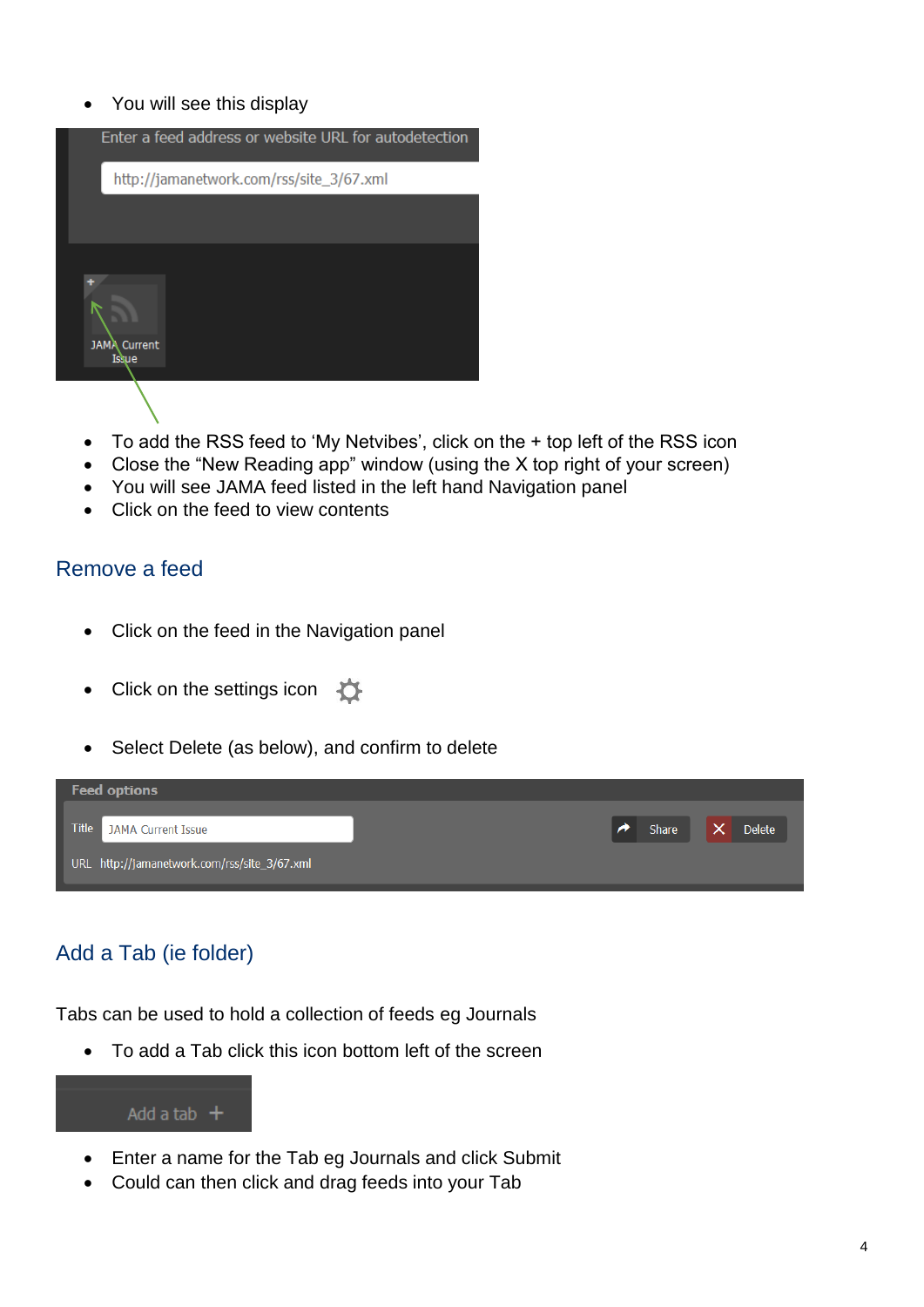#### <span id="page-4-0"></span>Feedly



- To sign in go to [http://feedly.com](http://feedly.com/) (free to use)
- You can sign in using one of your existing accounts for any of these applications or **continue with Feedly** to create a Feedly account:

| $\overline{g}$ | Continue with Google   |  |  |  |  |
|----------------|------------------------|--|--|--|--|
|                | Continue with feedly   |  |  |  |  |
| ١£             | Continue with Facebook |  |  |  |  |
| or             |                        |  |  |  |  |
|                |                        |  |  |  |  |

# <span id="page-4-1"></span>Add an RSS feed (ie source)

 $\bullet$  Click +

#### $+$  ADD CONTENT

- Select Follow Publications and blogs
- You will see this display:



You can now paste a feed into this feed address box.

For example, to post a feed for the Nature journal

- Open a new web page in your browser
- Go to Nature's RSS web page<http://www.nature.com/webfeeds/>
- Various RSS feeds (i.e. Web feeds) are displayed including for Nature
- Right click on Nature, select Copy Link Location
- Switch back to Feedly
- Paste the link into the Feed address box, press Enter key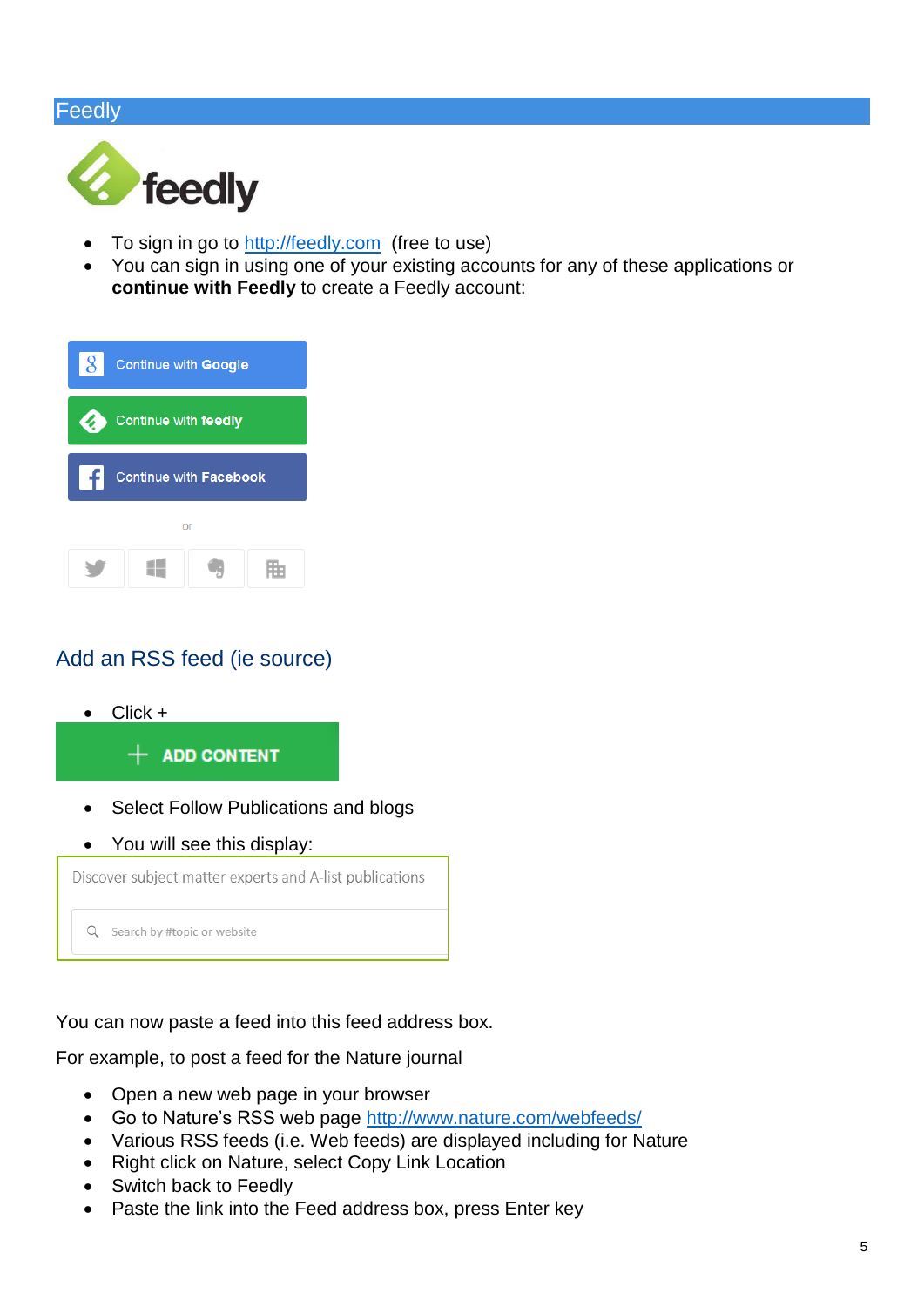#### You will see this display below:



- To add this RSS feed (ie source) to Feedly, click FOLLOW
- You will see this display below in the left hand panel:



- Click **New Feed** (this will create a new folder for your RSS feed ie source)
- Enter a name for your **Feed** folder e.g. **Journals** and click **Create**
- The RSS feed (ie source) will be added to **Journals**
- Subsequent RSS feeds can be added to **Journals** or put into a new **Feed** folder

#### <span id="page-5-0"></span>Organise sources (including to unfollow an RSS feed)

 $\overline{d}$ 

 To create a new feed folder, or move, edit or delete any RSS feed, click on your profile icon top right as shown below:

| <b>Judith Scammell</b><br>J<br>FREE jscammel@sgul.ac.uk |  |
|---------------------------------------------------------|--|
| Profile                                                 |  |
| Preferences                                             |  |
| Organize Feeds                                          |  |
| Mobile Apps                                             |  |
| Browser Add-ons                                         |  |
| Support                                                 |  |
| Terms & Policy                                          |  |
| Logout                                                  |  |

Select **Organise Sources**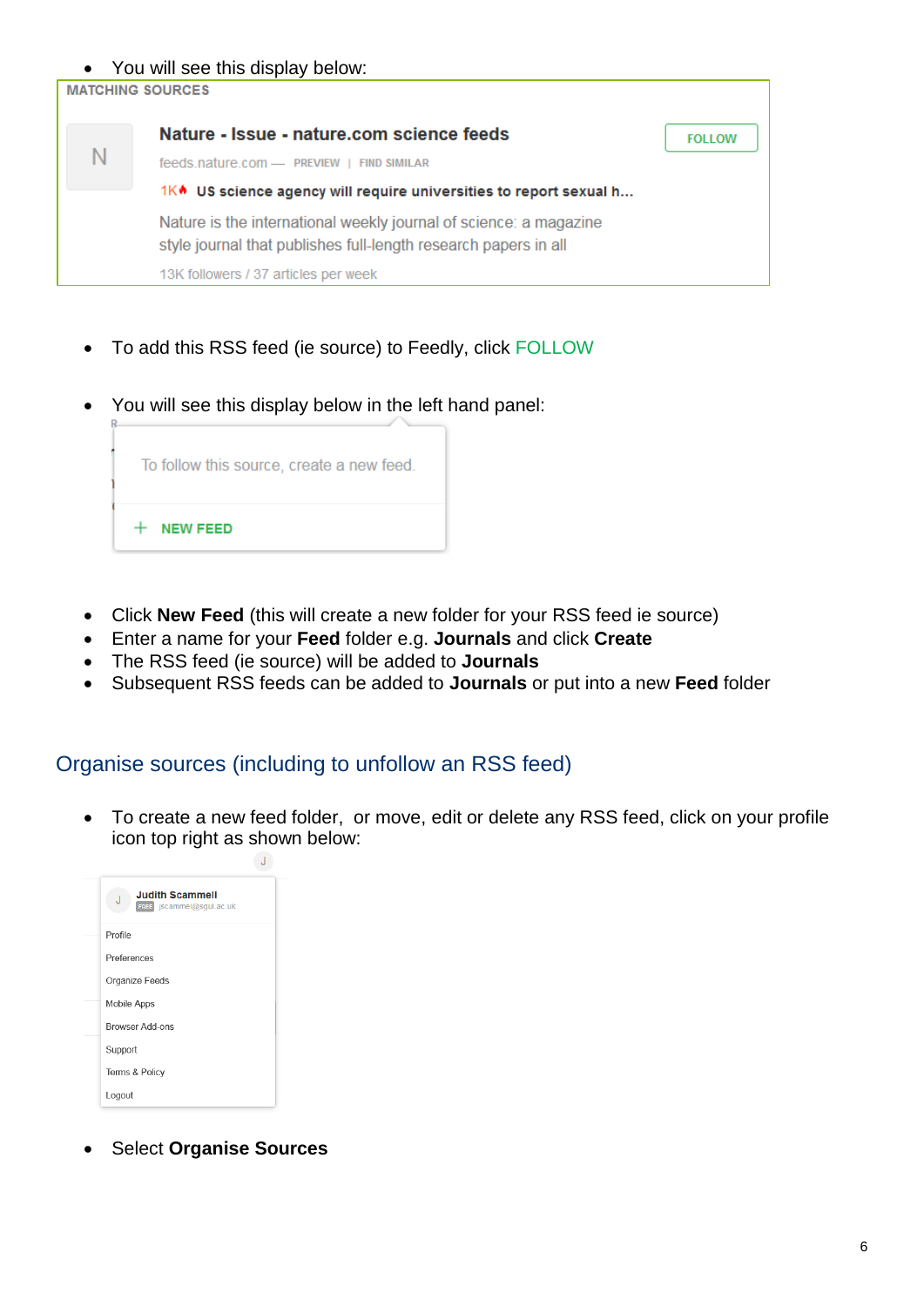# <span id="page-6-0"></span>**Article Alert Services**

Alert services are provided for many of the search platforms including Ovid, EBSCOhost, PubMed. Typically, a search strategy (i.e. the search steps in your search history) can be saved as an alert. Subsequently, the system will automatically run the alert at the specified time interval and specified databases. Any new articles which are found which match the search will be emailed to you.

Below instructions are given to create an alert for the following search platforms:

- Ovid
- EBSCOhost
- Web of Science
- PubMed
- NHS Healthcare Databases

Please note, these instructions assume that you are familiar with searching using the various search platforms.

# <span id="page-6-1"></span>Create an AutoAlert in Ovid

- Create and run your search or open an existing saved search
- Click on **Save All** button below your search
- Note that AutoAlerts are saved in your Personal account within Ovid. Log in to your account, or if you do not already have a Personal account, create one now
- You should then see a similar screen to the one below: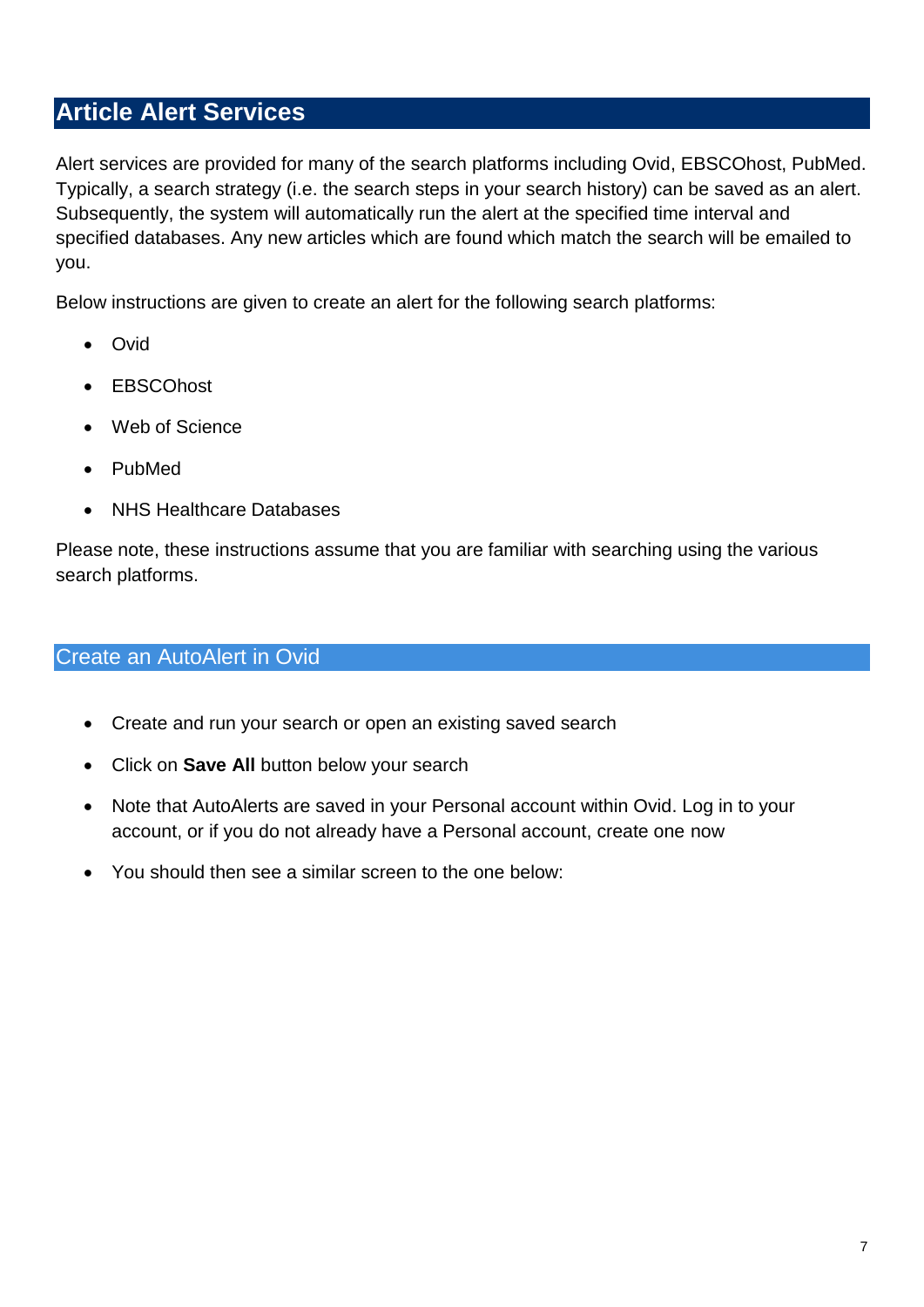# <span id="page-7-0"></span>Scheduling and Deduping options

| Search Name |                           | Comment                        | Type            |                          |      |                         |
|-------------|---------------------------|--------------------------------|-----------------|--------------------------|------|-------------------------|
|             |                           |                                | AutoAlert (SDI) | $\overline{\phantom{a}}$ | Save |                         |
|             | <b>AutoAlert Options</b>  |                                |                 |                          |      |                         |
|             | <b>Scheduling Options</b> |                                |                 |                          |      | <b>Deduping Options</b> |
| €           | On Database Update[?]     |                                |                 |                          |      | 90 Days >               |
| O           | Quarterly                 |                                |                 |                          |      |                         |
| $\circ$     | Monthly - on day   1 -    |                                |                 |                          |      |                         |
| $\circ$     |                           | Every other week - on   Monday |                 |                          |      |                         |
| $\circ$     | Weekly - on   Monday      | $\overline{\phantom{a}}$       |                 |                          |      |                         |

- Enter a Search Name, optional comment, and select type as AutoAlert (SDI)
- Select the desired scheduling and deduping options
- Note that deduplication removes duplicate records from current and past AutoAlert results. Deduplication options are defined in terms of days previous to scheduled runs of an AutoAlert so, for example, 60 days means *"Duplicate records removed from results gathered over the 60 days previous to the scheduled AutoAlert"*

# <span id="page-7-1"></span>Delivery options

- Select your required delivery option(s). As well receiving results by email, you can also receive them via an RSS feed, or keep them in a 'project' folder held in your **My Projects** area in your Personal account
- Enter the recipient's email address
- You may wish to edit the Email subject to be more meaningful

| Delivery Options<br>$\nabla_{\text{Email}}$ |      |                                                |                                                                                             |
|---------------------------------------------|------|------------------------------------------------|---------------------------------------------------------------------------------------------|
| RSS                                         |      |                                                |                                                                                             |
| My Projects                                 |      |                                                |                                                                                             |
| Email                                       | RSS. | My Projects                                    |                                                                                             |
| Email Address & Subject                     |      |                                                |                                                                                             |
|                                             |      |                                                | Separate multiple email addresses with commas. Do not use any spaces between the addresses. |
|                                             |      | Recipient's Email Address: [scammel@sgul.ac.uk |                                                                                             |
|                                             |      |                                                |                                                                                             |

• There are further options for the email format, include your search strategy, and fields included for each article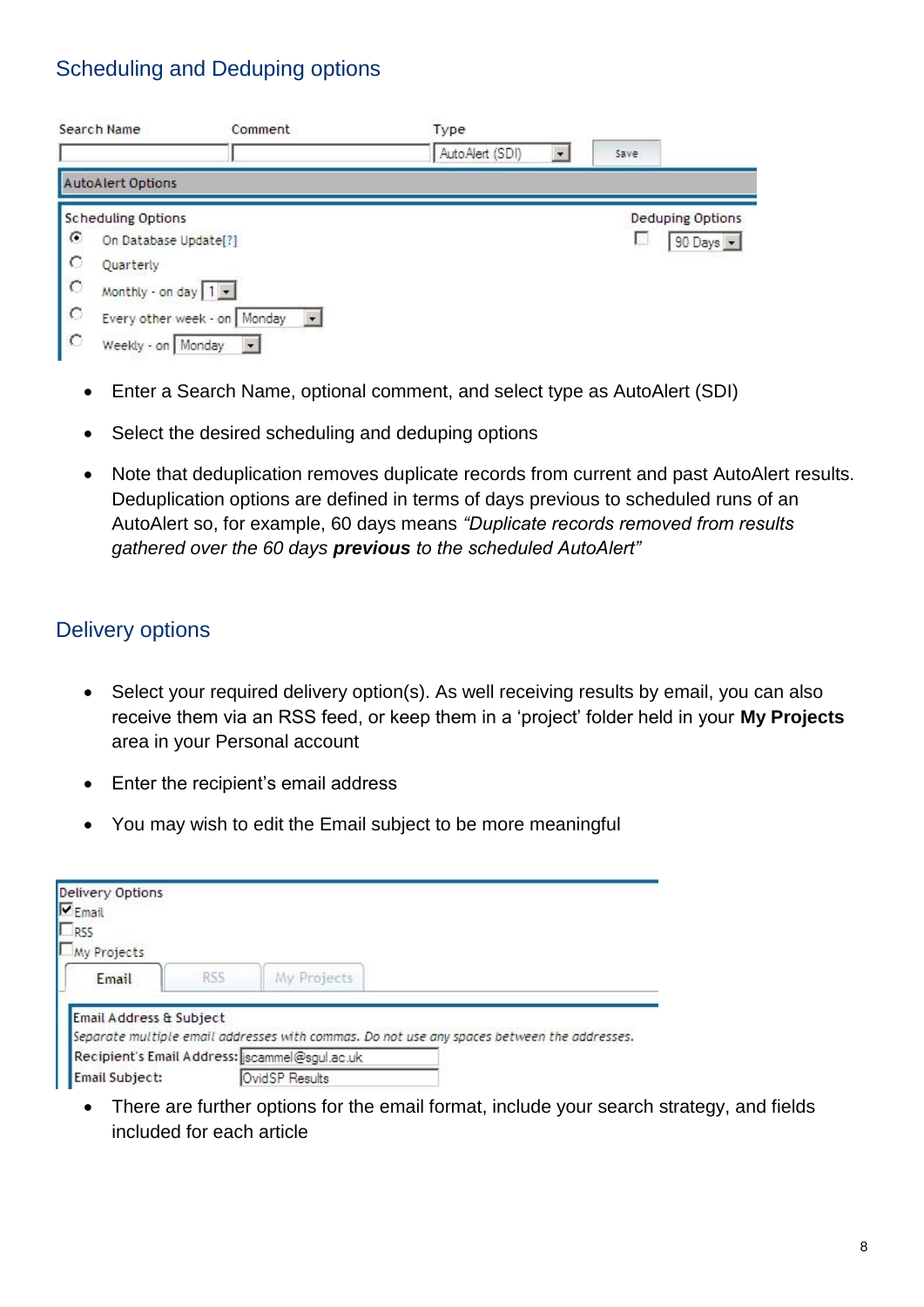# <span id="page-8-0"></span>Save an AutoAlert

- Once all the required options have been selected, click **Save**
- You are returned to the Main Search page, with a confirmation message that your search history has been saved
- Note that the AutoAlert will automatically run on the database (or databases) that were open when the AutoAlert was created

# <span id="page-8-1"></span>Managing your AutoAlerts

- Click on **My Workspace** (log in to your Personal account if needed)
- Click on **My Searches & Alerts**
- Navigate to your AutoAlerts
- There are options for each AutoAlert to run, delete, copy, rename, edit, display, email jumpstart, and view a history log of when the AutoAlert ran
- Note that email jumpstart will allow you to email a link, typically to yourself, which you can use as an alternative way to run the AutoAlert.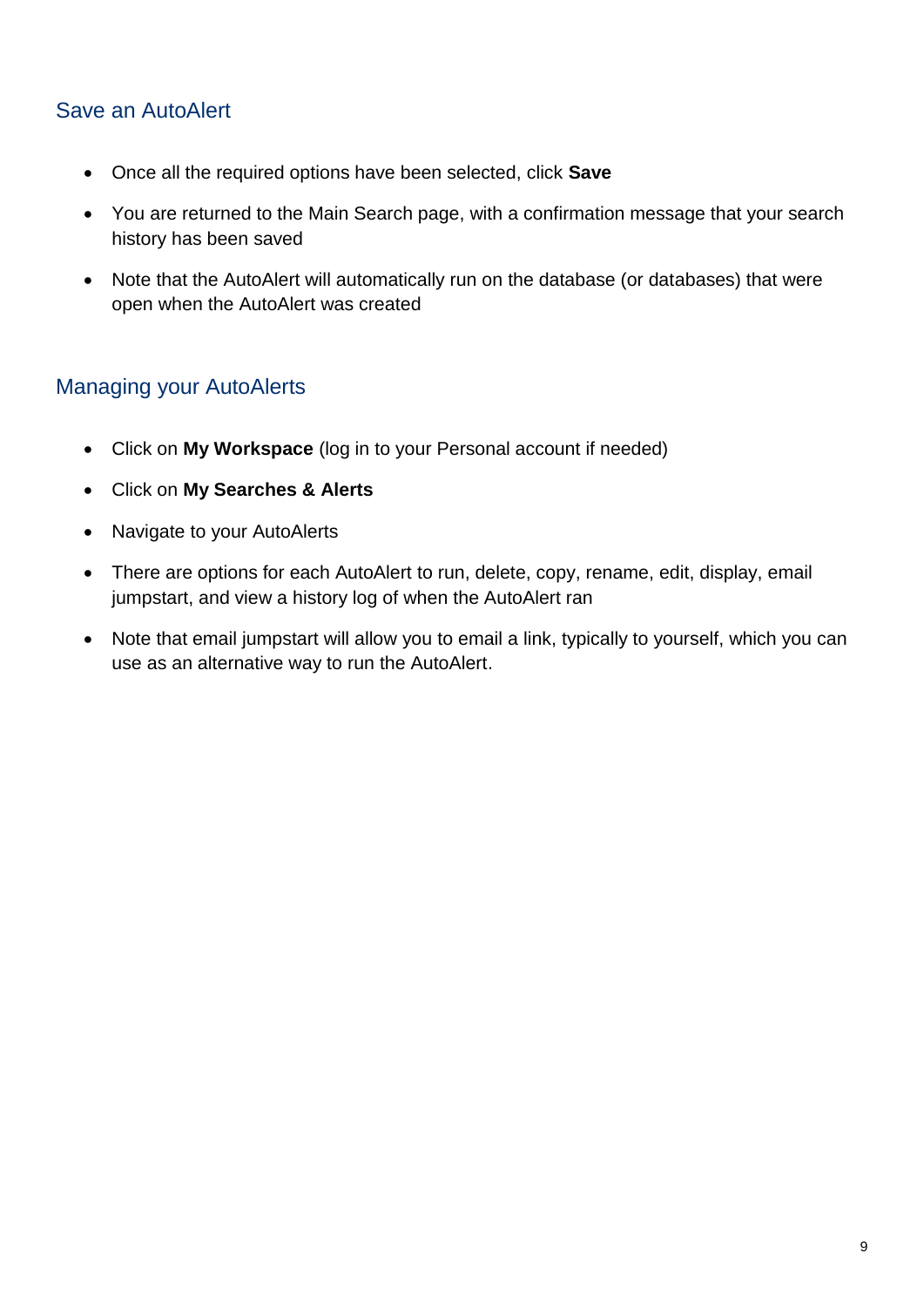- <span id="page-9-0"></span>• Create and run your search or open an existing saved search
- Click on **'Save Searches/Alerts'** option above your search
- Note that Alerts are saved in your Personal account within EBSCOhost. Log in to your account, or if you do not already have a Personal account, create one now
- You should then see a similar screen to the one below:

| Name of Search/Alert |                                                                                         |
|----------------------|-----------------------------------------------------------------------------------------|
| Description          |                                                                                         |
| Date Created         | 7/27/2010                                                                               |
| Databases            | <b>CINAHL</b><br>British Nursing Index<br>AMED (Alternative Medicine)<br><b>MEDLINE</b> |
| Search Strategy      |                                                                                         |
| Interface            | EBSCOhost                                                                               |
| Save Search As       | 6 Saved Search (Permanent)<br>C Saved Search (Temporary, 24 hours)<br>$C$ Alert         |

# <span id="page-9-1"></span>Scheduling options

- Enter an Alert Name and optional Description (the description will appear in the Subject line of the email that you receive)
- Select which database you want to run the Alert on from the Databases list. (Hold down the control key and left-click your mouse to select multiple databases)
- Select Alert
- Various scheduling options are now displayed for **Frequency**, limit to **Articles published within the last** <time frame> and the lifetime for the Alert - **Run Alert for** <time frame>
- Select your required options or leave as the default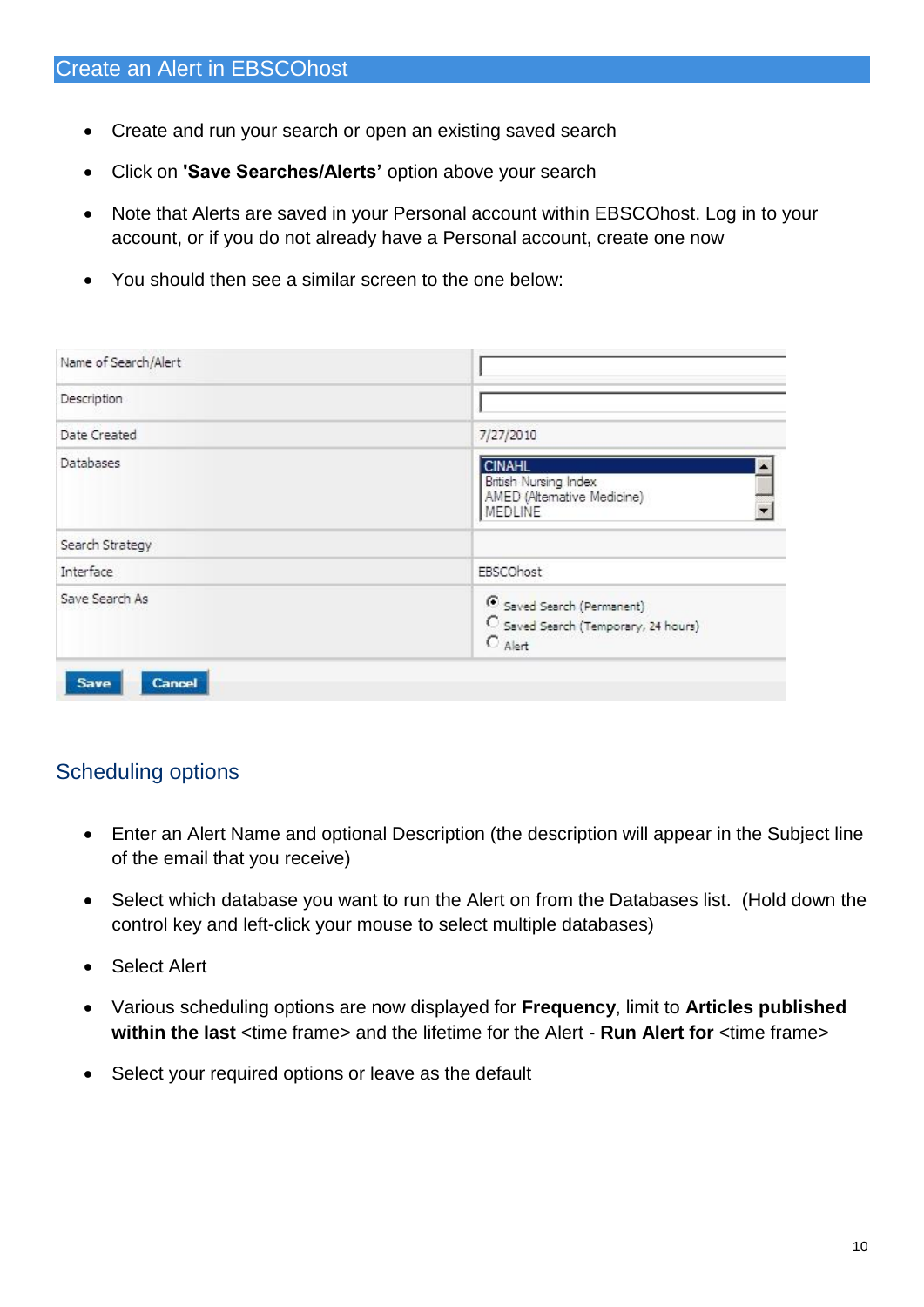# <span id="page-10-0"></span>Delivery options

- Select the required Alert format options
- Select the required Email properties options
- Note that as a default, as well as receiving results by email, the system automatically creates an RSS feed which you can use
- Enter the recipient's email address

#### <span id="page-10-1"></span>Save an Alert

- Once all the required options have been selected, click **Save**
- A confirmation message is displayed that your alert has been saved
- Click **Continue** to return to the Main search page
- Note that the Alert will automatically run on the database (or databases) that were selected when the Alert was created

# <span id="page-10-2"></span>Managing your Alerts

- Click on **Folder** top right on the Main Search screen (log in to your Personal account if needed)
- Click on **Saved Alerts**
- There are options for each Alert to retrieve (and run), delete, edit.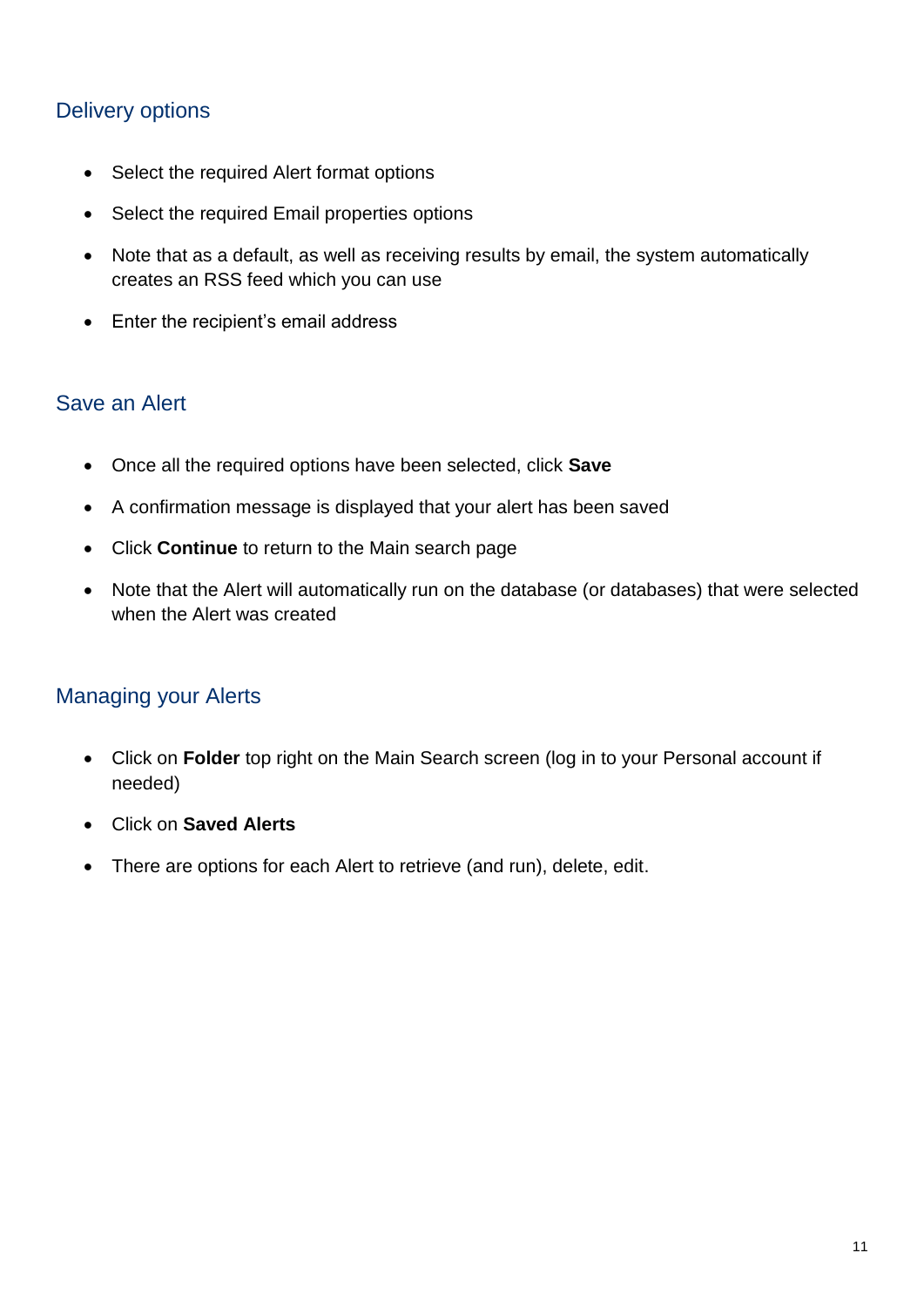- <span id="page-11-0"></span>Create and run your search or open an existing saved search
- Click on the **Create Alert** on the left hand side of the screen



- Note that Alerts are saved in your Personal account within WoS. Log in to your account, or if you do not already have a Personal account, create one now
- You should then see a similar screen to the one below:



- Select the required options to receive alerts, either on a weekly or monthly basis
- To save, click on the **Save** button
- A confirmation message is displayed that your alert has been saved and there will be an option to collect an RSS feed for this search.
- Click **Close** to return to the original search page

# <span id="page-11-1"></span>Managing your Alerts

- Click on **My Saved Searches** top right on the Main Search screen (log in to your Personal account if needed)
- There are options for each Alert to delete, edit (use Modify Settings), and Open & Run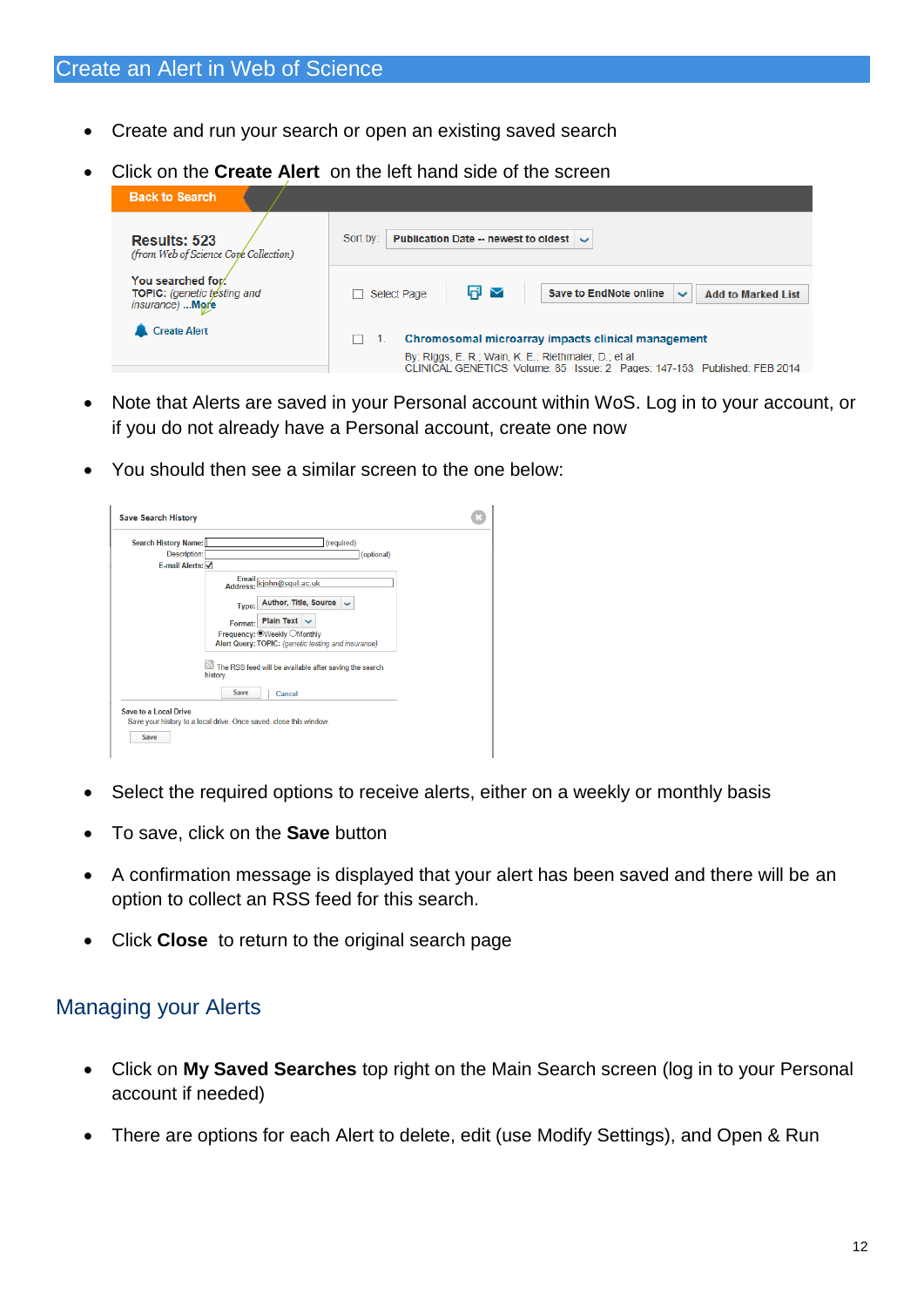#### <span id="page-12-0"></span>Create an Alert in PubMed

- Create and run your search or open an existing saved search
- Click on **'Save Search'** option below the Search box
- Note that Alerts are saved in your My NCBI account within PubMed. Log in to your account, or if you do not already have an account, create one now.
- You should then see a similar screen to the right:

| Your PubMed search                         |        |  |  |  |  |  |
|--------------------------------------------|--------|--|--|--|--|--|
| Search: (wounds[Title]) AND honey[Title]   |        |  |  |  |  |  |
| (wounds[Title]) AND hor<br>Name of Search: |        |  |  |  |  |  |
| Save                                       | Cancel |  |  |  |  |  |

- You can choose to edit the search name
- Click **Save** button
- You will then see this screen:

| <b>Your PubMed search</b>                                                                             |         |                                  |                                             |                          |    |
|-------------------------------------------------------------------------------------------------------|---------|----------------------------------|---------------------------------------------|--------------------------|----|
| Name of saved search:                                                                                 |         | (wounds[Title]) AND honey[Title] |                                             |                          | Ø  |
| <b>Search terms:</b>                                                                                  |         | (wounds[Title]) AND honey[Title] |                                             |                          | ă. |
|                                                                                                       |         |                                  |                                             | <b>Test search terms</b> |    |
| Would you like e-mail updates of new search results?<br>No. thanks.<br>⋒<br>Yes, please.<br>$\bullet$ |         |                                  |                                             |                          |    |
| E-mail:                                                                                               |         | jscammel@sgul.ac.uk (change)     |                                             |                          |    |
| Schedule:                                                                                             |         |                                  |                                             |                          |    |
| Frequency:                                                                                            |         | Monthly $\sim$                   |                                             |                          |    |
| Which day?                                                                                            |         | the first Sunday                 |                                             |                          |    |
| Formats:<br>Report format:                                                                            | Summary | ▼                                |                                             |                          |    |
| <b>Number of items:</b><br>Send at most:                                                              | 5 items |                                  | Send even when there aren't any new results |                          |    |
| Any text you want to be added at the top of your e-mail (optional):                                   |         |                                  |                                             | zî.                      |    |
| Save                                                                                                  |         | Cancel                           |                                             |                          |    |

- Select the required options
- To save, click on the **Save** button
- A confirmation message is displayed that your alert has been saved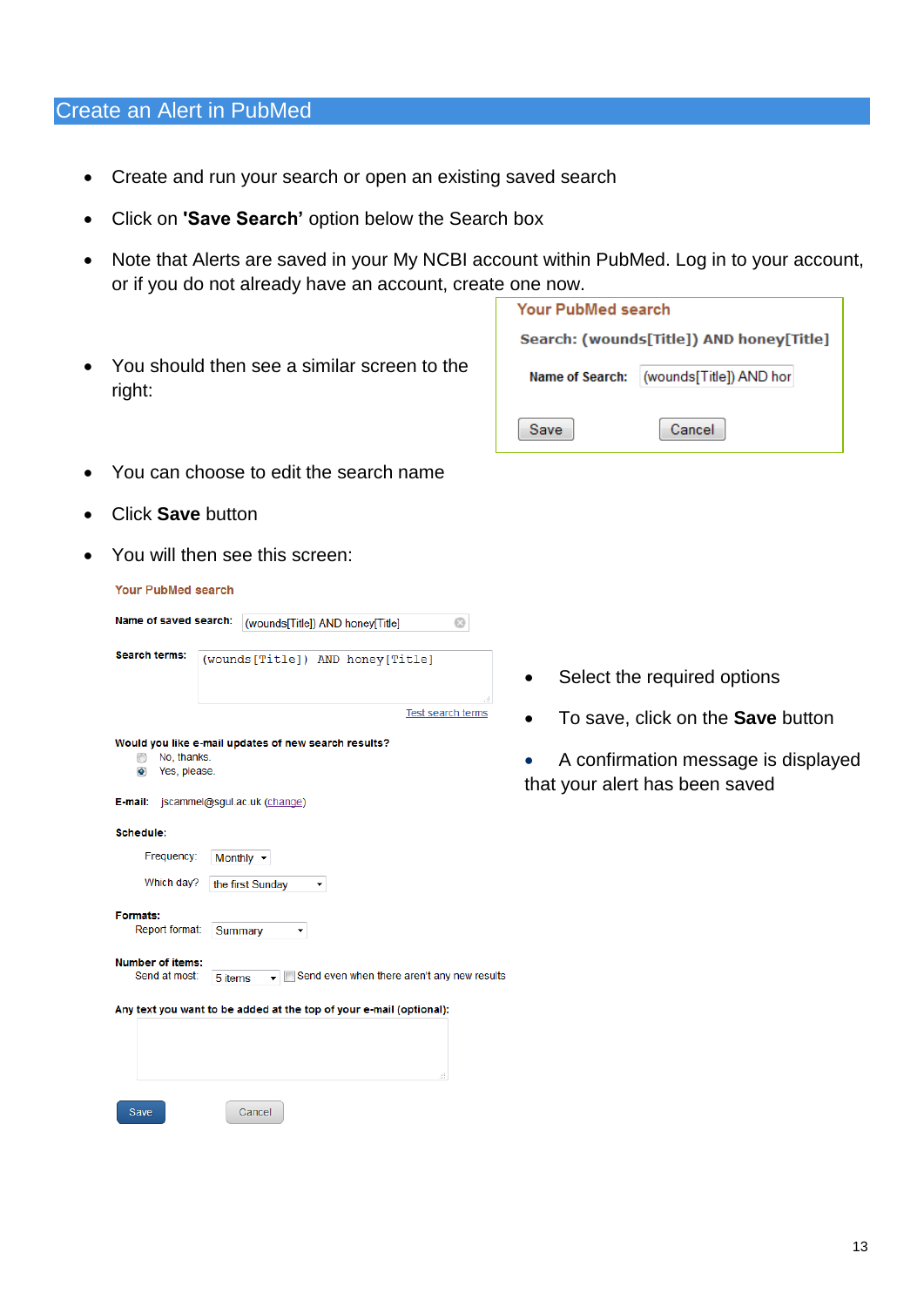# <span id="page-13-0"></span>Managing your Alerts

- Click on **My NCBI** top right on the Main Search screen (log in to your NCBI account if needed)
- Click on **Saved Search** to view your searches / alerts
- There are options for each Alert to delete, edit (use Settings)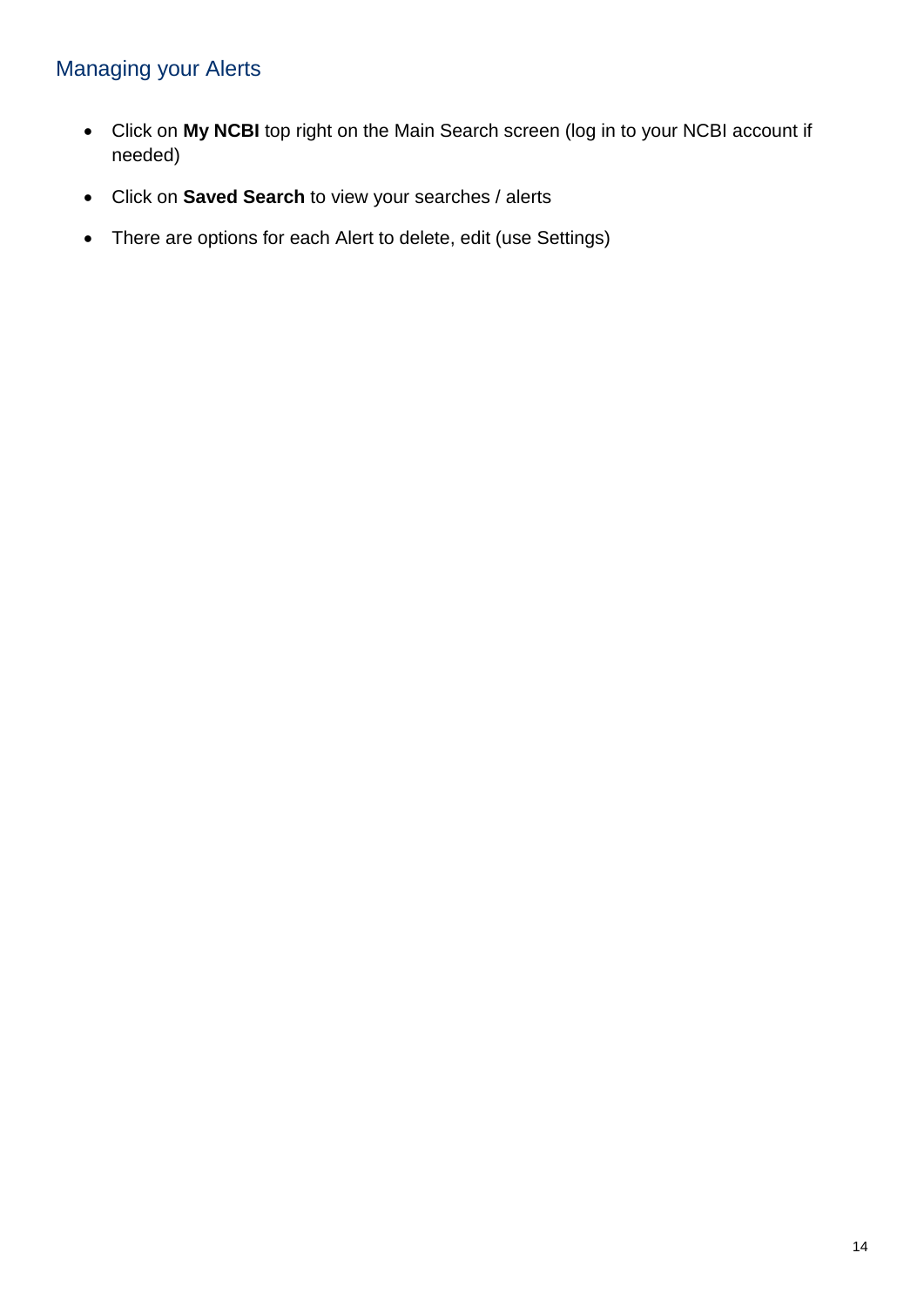#### <span id="page-14-0"></span>Create an Alert in NICE HDAS (Healthcare Databases Advanced Search)

## <span id="page-14-1"></span>Creating an alert

You can set up an alert for any row in any saved search strategy by clicking on the bell icon at the end of the row.

| Current search strategy: honey |               |                 |      |  |
|--------------------------------|---------------|-----------------|------|--|
| Database(s)                    | Search Term   |                 |      |  |
| Medline                        | (honey).ti,ab | Viewing (7,905) | Edit |  |

This then opens some options below your strategy:

| $\Box$ 1                                                                          | <b>Medline</b> | (honey).ti,ab  |                                       | <b>Viewing (7,905)</b> |  |      | Edit                                       |  |
|-----------------------------------------------------------------------------------|----------------|----------------|---------------------------------------|------------------------|--|------|--------------------------------------------|--|
| $\Box$ All                                                                        | Rerun Searches | Refresh Search |                                       |                        |  |      | Copy → © AND O OR Combine Delete Selected  |  |
| Frequency: O Weekly O Fortnightly @ Monthly<br>Format: @ PDF O Word O Excel O RIS |                |                |                                       |                        |  |      | Alert email: Leave blank to email yourself |  |
| Type: Short O Medium O Full<br>$\Box$ Include History                             |                |                | Alert name: Enter name for this alert |                        |  | Save |                                            |  |

Select options as required.

#### **Alert email**

- You can then specify an email address to have the alert sent to; if you leave this box blank, the results will be emailed to yourself, using the address that you gave when you registered for your OpenAthens account
- To add more than one email address, separate them with a comma or a semi-colon
- To email yourself as well as someone else, type your address in the box as well

#### **Alert name**

Enter an Alert name in the box provided and click the Save button

#### <span id="page-14-2"></span>Managing your Alerts

Click on **Alerts** in the Advanced Search screen

NICE Healthcare Databases

| New Search Strategy | My Search Strategies | Saved Results Alerts Import |  |  |  |
|---------------------|----------------------|-----------------------------|--|--|--|
|---------------------|----------------------|-----------------------------|--|--|--|

There are options for each Alert to edit or delete.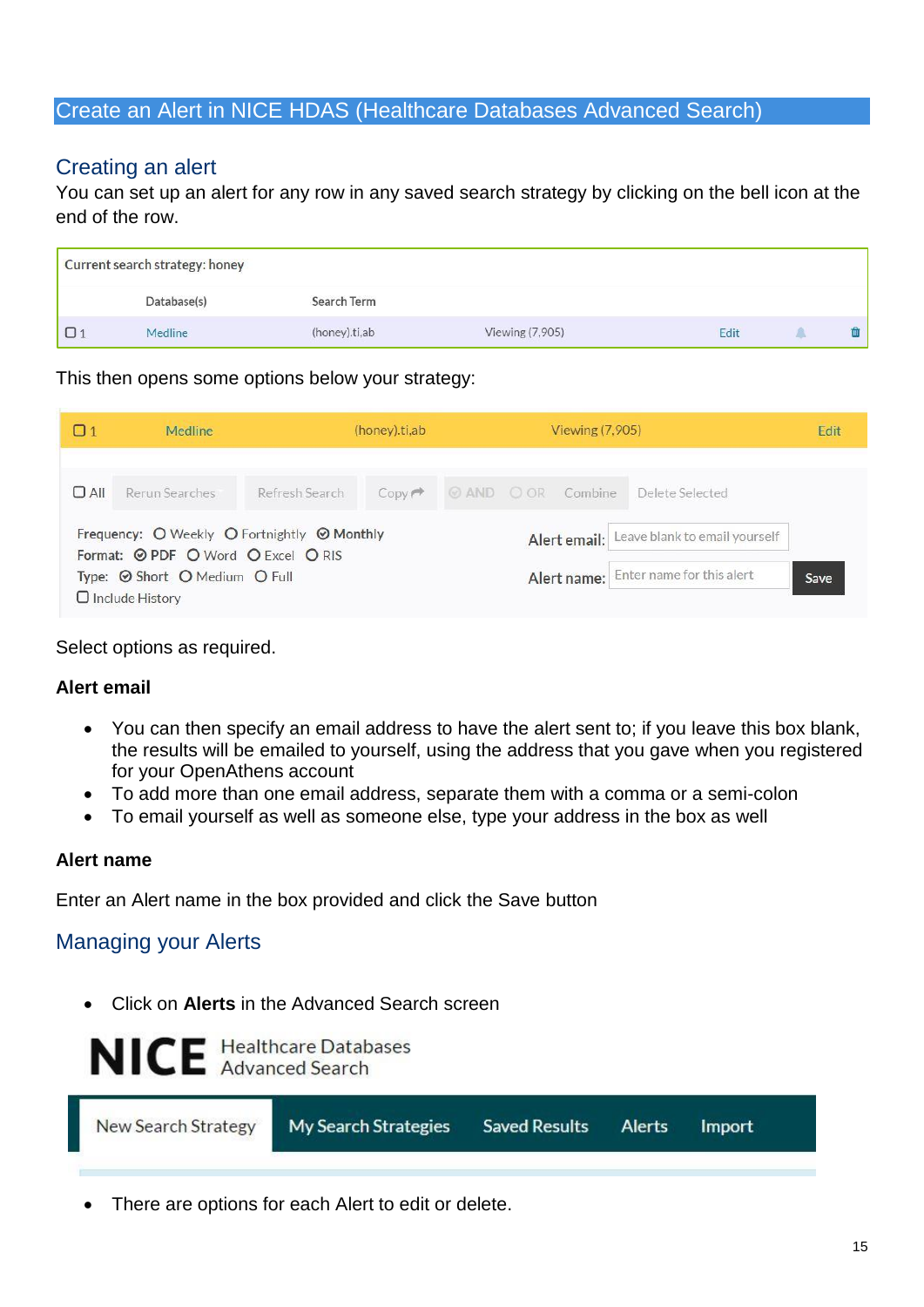# <span id="page-15-0"></span>Table of Contents page alerts

The following table of contents services are covered here:

- **JournalTOCs**
- **Zetoc** (University only subscription)
- **Publishers' alerts**

#### <span id="page-15-1"></span>**JournalTOCs**

Covering over 29,000 titles across all disciplines, sign-up to receive free email alerts for Table of Contents of up to 30 titles.

- Go to the website <http://www.journaltocs.ac.uk/>
- You need to **sign up** (create an account) first in order to save your email alerts. Follow the instructions on the home page to do this
- Use the **Search** or **Browse** functions to find the journal(s) you want to follow
- To **select a journal to follow** tick the checkbox next to the journal title
- To turn on email alerts, tick the check box 'Email alerts is off'
- You should see a screen similar to that shown below



 Note: It is possible to export your followed journals as OPML files to add to your feed RSS reader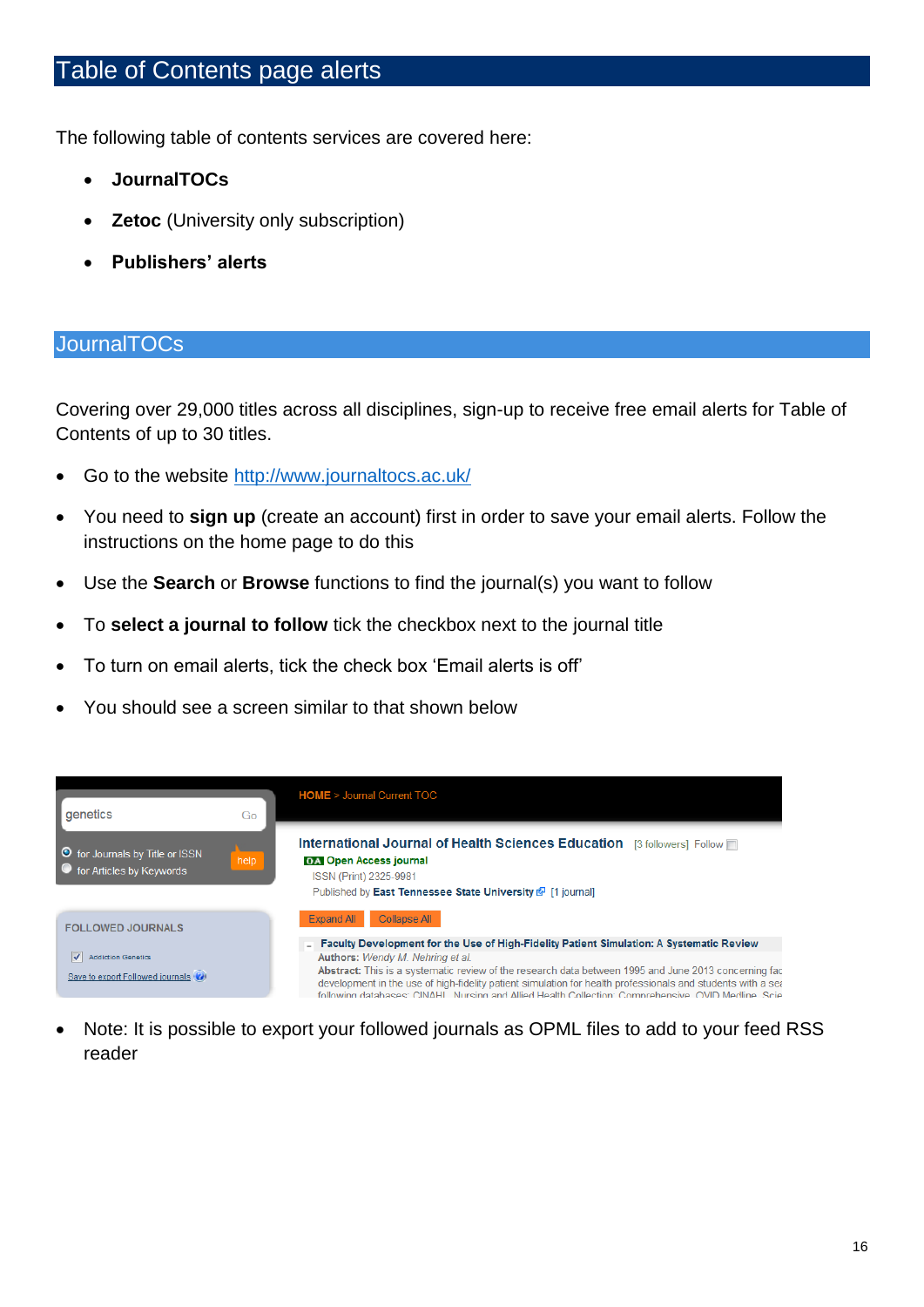#### <span id="page-16-0"></span>**Zetoc**

*(Off-site access to University members only)*

#### [http://zetoc.mimas.ac.uk](http://zetoc.mimas.ac.uk/)

The British Library's Zetoc service can send you the latest contents pages by email from journals you choose. The **ZETOC** service provides access to the **British Library's Electronic Table of Contents (ETOC)**. The database contains details of approximately 28,000 current journals and 16,000 conference proceedings published per year. With almost 45 million article and conference records, the database covers every imaginable subject in science, technology, medicine, engineering, business, law, finance and the humanities.

The database covers the years from 1993 to date and is updated daily.

#### **Accessing Zetoc**

- Visit<http://zetoc.mimas.ac.uk/>
- Click on the "Login to ZETOC Alert" link
- To login using your SGUL username and password select

In the Universities section, find **St. George's, University of London**

Use the options below to set up email alerts and RSS feeds for journals

A Zetoc Alert - Access

Set up, modify and delete email alerts

# Q Zetoc Search - Access

Search for citations of journal articles and conference proceedings

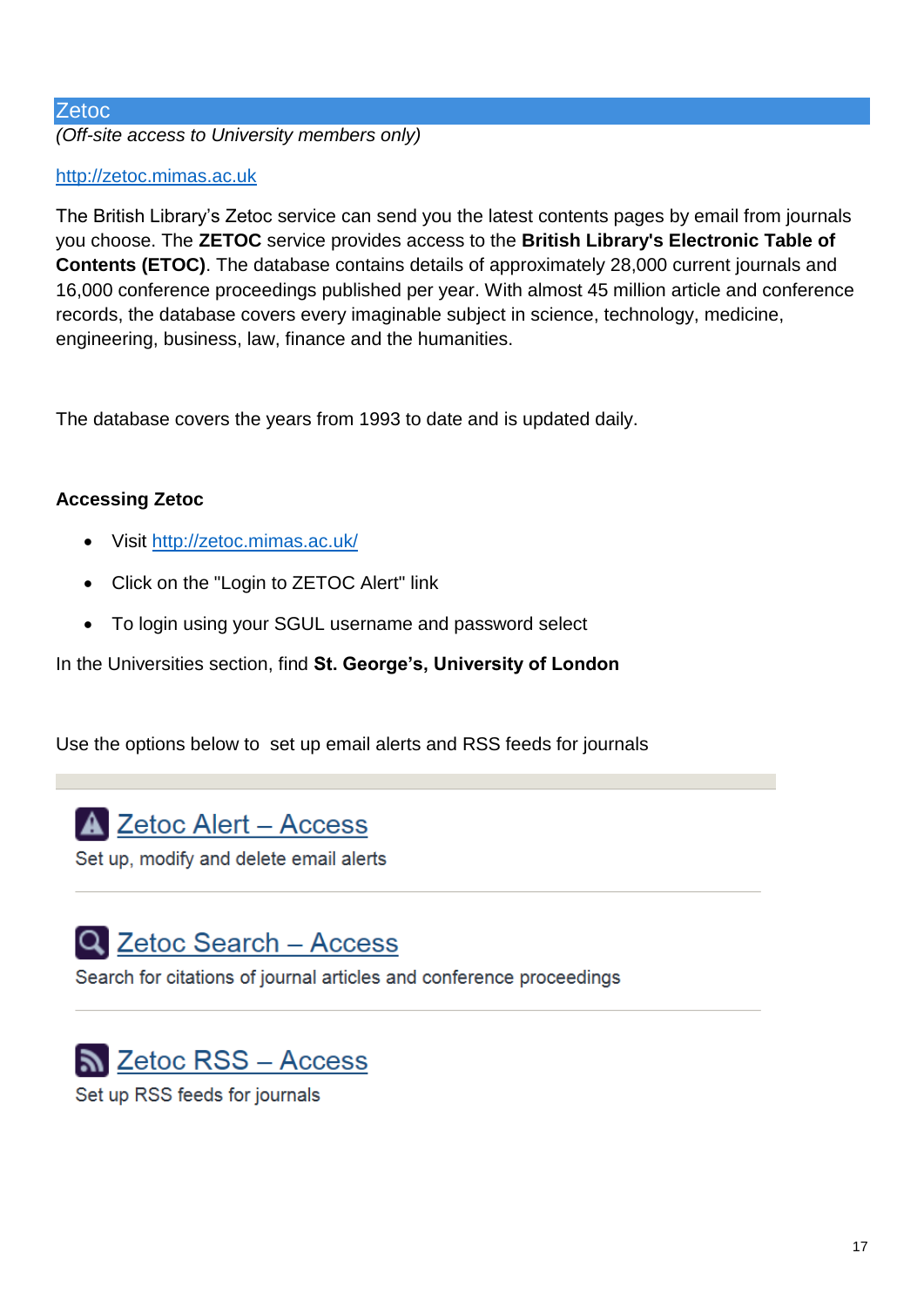<span id="page-17-0"></span>Many publishers' websites provide their own email tocs services to help you keep up to date with their latest content. For example, BMJ Publishing Group and Highwire Press are two key healthcare publishers offering a number of ways to alert you to new articles in your area.

# <span id="page-17-1"></span>BMJ Group: Evidence Alerts and BMJ Email Alerts

#### **EvidenceAlerts**

#### <http://plus.mcmaster.ca/EvidenceAlerts>

This is a free evidence-based healthcare (EBH) alerting service provided by the BMJ Group that incorporates the McMaster PLUS email alerting system and searchable database of best evidence from the medical literature. Register with the above website to receive tailored EBH email alerts, links to full text article and search access by patient and population groups and clinical discipline.

To begin the process click on the **email alerting** system link and fill-in the online form.

| McMaster PLUS" and<br>Evidence Alerts  <br>DynaMed Plus®                                                                                                                                                                                                                                                                                                                                                                                                                                                                                                                                                                                                                                                                                                                                                 |                                                                                                                                                                                                                                                                                                                                                                                                                                                                                                                                                                    |             |  |  |  |  |  |
|----------------------------------------------------------------------------------------------------------------------------------------------------------------------------------------------------------------------------------------------------------------------------------------------------------------------------------------------------------------------------------------------------------------------------------------------------------------------------------------------------------------------------------------------------------------------------------------------------------------------------------------------------------------------------------------------------------------------------------------------------------------------------------------------------------|--------------------------------------------------------------------------------------------------------------------------------------------------------------------------------------------------------------------------------------------------------------------------------------------------------------------------------------------------------------------------------------------------------------------------------------------------------------------------------------------------------------------------------------------------------------------|-------------|--|--|--|--|--|
| Register<br><b>Search</b><br>Home                                                                                                                                                                                                                                                                                                                                                                                                                                                                                                                                                                                                                                                                                                                                                                        | <b>Tools</b>                                                                                                                                                                                                                                                                                                                                                                                                                                                                                                                                                       | <b>Help</b> |  |  |  |  |  |
| About This Site About DynaMed Plus<br>Home                                                                                                                                                                                                                                                                                                                                                                                                                                                                                                                                                                                                                                                                                                                                                               |                                                                                                                                                                                                                                                                                                                                                                                                                                                                                                                                                                    |             |  |  |  |  |  |
| DynaMed Plus and McMaster University's Health Information Research Unit are collaborating<br>to provide you with access to current best evidence from research, tailored to your own<br>health care interests, to support evidence-based clinical decisions.<br>This service is unique: all articles (from over 110 premier clinical journals) are pre-rated for<br>quality by highly trained research staff, then rated for clinical relevance and interest by at<br>least 3 members of a worldwide panel of practicing physicians. Here's what we offer:<br>• A searchable database of the best evidence from the medical literature<br>• An email alerting system<br>• Links to selected evidence-based resources<br>Hit Parade: The most often read articles in all disciplines, in the past 30 days | News and headlines:<br>TV in bedroom 'risk factor' for child obesity<br>Mon. 05 Jun 2017 16:30:00 GMT<br>Everyday chemicals' linked to cancer<br>Fri, 02 Jun 2017 17:30:00 GMT<br>Cold water 'just as good as hot' for<br>handwashing<br>Thu, 01 Jun 2017 17:00:00 GMT<br>Link between stress in pregnancy and ADHD<br>unfounded<br>Wed, 31 May 2017 17:30:00 GMT<br>Parents' phone addiction may lead to child<br>behavioural problems<br>Wed, 31 May 2017 16:30:00 GMT<br><b>Register now:</b><br>Not yet signed up to EvidenceAlerts?<br>Click here to register |             |  |  |  |  |  |
| 1. Noninvasive Ventilation in Acute Hypoxemic Nonhypercapnic<br>Respiratory Failure: A Systematic Review and Meta-Analysis.<br>Crit Care Med (Review)                                                                                                                                                                                                                                                                                                                                                                                                                                                                                                                                                                                                                                                    |                                                                                                                                                                                                                                                                                                                                                                                                                                                                                                                                                                    |             |  |  |  |  |  |
| 2. Effect of Cephalexin Plus Trimethoprim-Sulfamethoxazole vs Cephalexin<br>Alone on Clinical Cure of Uncomplicated Cellulitis: A Randomized Clinical<br>Trial.<br>JAMA (Original)                                                                                                                                                                                                                                                                                                                                                                                                                                                                                                                                                                                                                       |                                                                                                                                                                                                                                                                                                                                                                                                                                                                                                                                                                    |             |  |  |  |  |  |
| 3. Predicting suicidal behaviours using clinical instruments: systematic<br>review and meta-analysis of positive predictive values for risk scales.<br>Br J Psychiatry (Review)                                                                                                                                                                                                                                                                                                                                                                                                                                                                                                                                                                                                                          |                                                                                                                                                                                                                                                                                                                                                                                                                                                                                                                                                                    |             |  |  |  |  |  |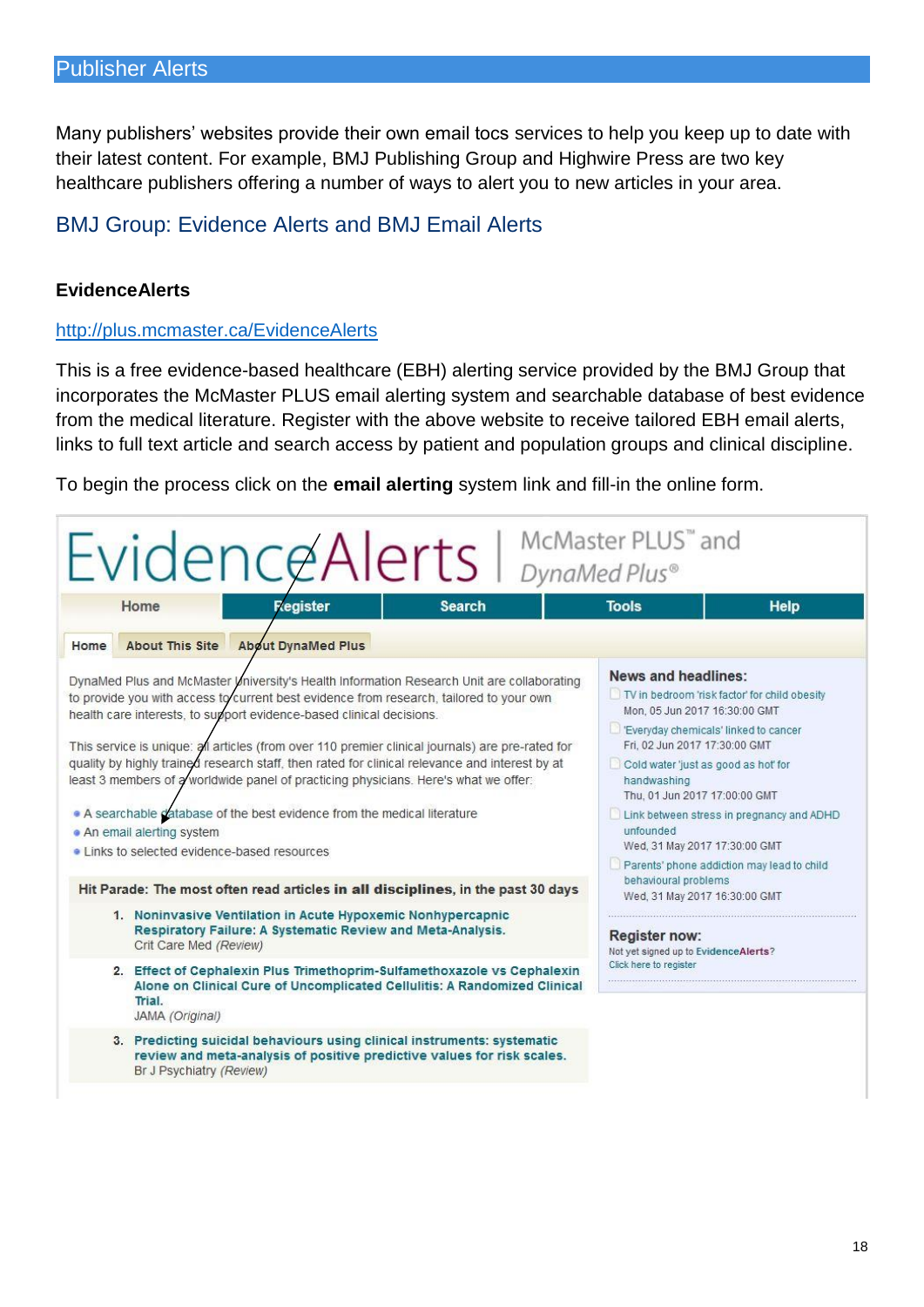#### **BMJ Custom Alerts**

#### <http://www.bmj.com/theBMJ>

Register with the BMJ site to access table of contents from any BMJ journal or alerts on clinical topics

- Visit the BMJ website and click **Get alerts** to begin the subscription process
- Follow the on-screen instructions to register for alerts and personalization services
- You will normally need to confirm your registration to either set up table of contents or clinical topic alerts:

#### <span id="page-18-0"></span>Highwire Press

#### <http://highwire.stanford.edu/personalize/>

HighWire Press at Stanford University partners with independent scholarly publishers, societies, associations, and university presses to facilitate the digital dissemination of 1700 journals. Currently, 61 of these titles are available for free online, including a number of medical and social sciences titles.



 Click on **eTOCS** to receive email notification that an issue of your journal of interest has gone online.